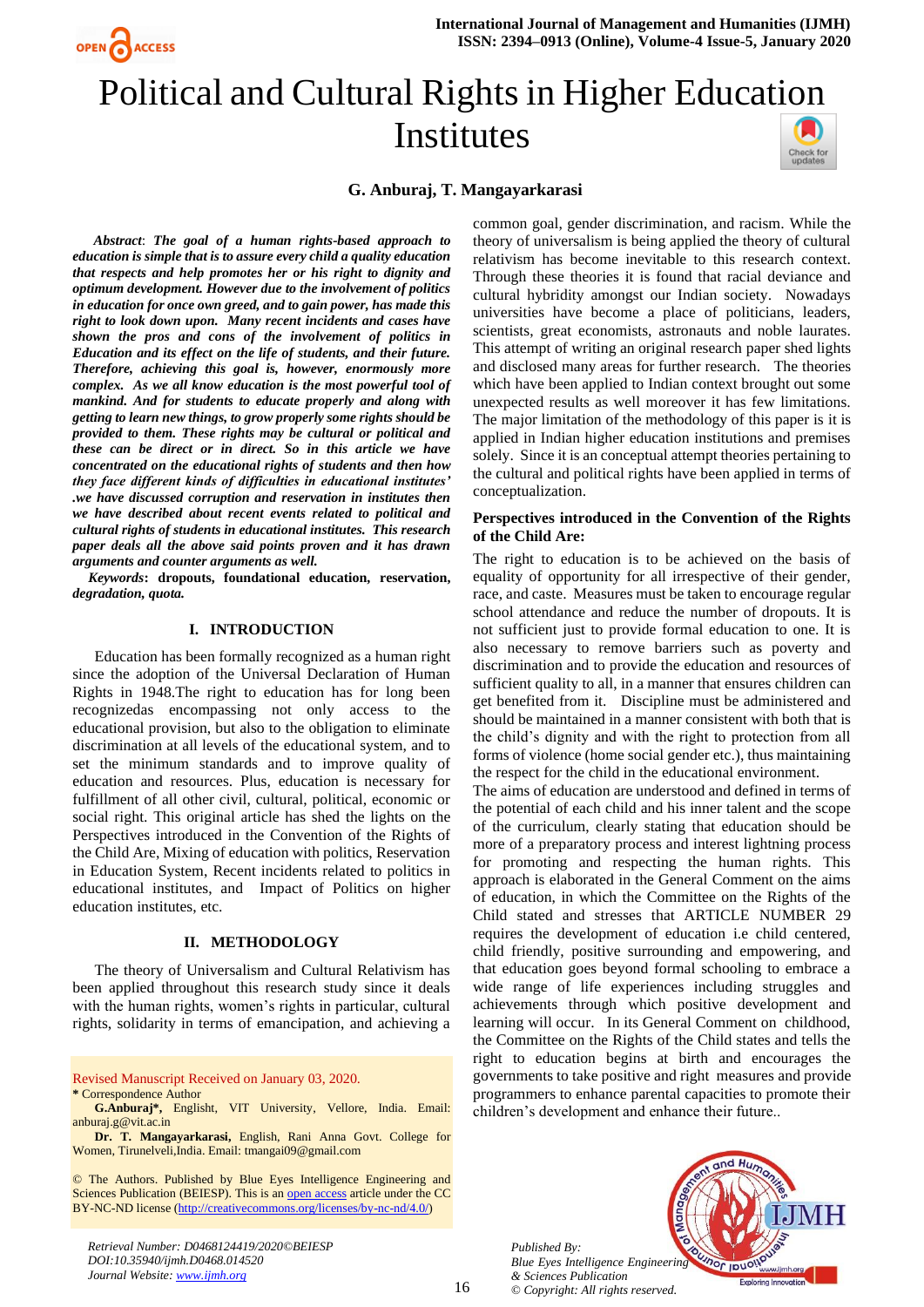#### **Mixing of education with politics**

India is the largest democracy in the world. It has the many political parties, which take part in election of our country. These elections are held at different level. These elections give a path to various parties which come into our nation's system and exploit it. The problem that we come across on a daily basis and in large scale is political in the education system. Today is the age of innovation and technology. And with this fast developing world, the Indian educational system seems to degrade day by day. Political corruption means using their power given by the nation in a wrong way. The forms of this corruption vary like bribery, extortion, cronyism, nepotism, patronage, graft, etc. Despite growing investment in education, 35% of its population is still illiterate; less than one fourth of population of Indian students reaches high school. Teaching positions nationwide are vacant, and most of college professors lack either a master's or PhD degree. This is all due to bringing politics in education system in a wrong way. It is due to politics only that half of the rural children could not get higher education. For colleges like ITTs or NITs there is not such a problem but with other colleges and especially private ones, they are filled with political corruption. These private institutes don't take students on the basis of their merit but take on the basis of their status or recommendation given i.e if they are son or daughter of a celebrity or a minister then they get admission, as then these colleges will be able to take as much fee as they want from them.

These private colleges keep more than 50 per cent of their seat reserved for the high class people which can buy these seats. Less than 50% seats or even less are given on the basis of the merit of the student. It is due these reasons only than rural children are not able to have their education complete especially higher. These institutes also don't care about the kind of education that is being provided to their student i.e they try to save money by hiring less experience or knowledgeable faculties. Its ironical that same thing is with government schools and colleges also but due to different reasons as in these colleges they government is not able to attract good faculty due to their low budget as much of their money is eaten by their department in charge or ministers.

Our country is a developing country and in future it will be still developing only and not a developed nation if our nation's education's system is played is these ways and the bad politics is not removed from it. Government should take action on such practices. The government need to pay attention in this system as education department is one of the foundation of the nation. Politics should not influence it and if it does, it should do in a good way which benefits the system and not rot it.

#### **Reservation in Education System**

In today's world in India reservation is one of the biggest issues, for some people it is a blessing while for it is a curse. This reservation policy was laid by government for the backward classes so that they can become at par with the upper classes and this was good step but at that time because nowadays the lower class people take undue advantage of this policy and get qualified for the good educational institutes like IITs, NITs by just score marks half of the marks of the general category and sometimes even less than that. For Example-in JEE main 2015 that cutoff score for PWD with non-creamy layer was only -23!!This not only leads to degradation of education system of India but also degradation of every sector in India. People getting in from these reservation policies do not know the meaning of knowledge and hard work because they never had to do before. Instead of making the condition of India better this reservation is making the condition of India even worse because now several other minority groups are asking for reservation. This is leading to division of India in small-small categories which is a very serious threat to the future of India since it is generating hatred among the various communities of India and hence decreasing the unity of India. For Example-The Jaats community in Haryana created a massive chaos and burned the buses only because of this reservation. They wanted reservation for them which is totally unjust because they are capable of sending their children to schools and colleges but due to this massive chaos the government had to agree to give them reservation which is of no good use with regard to the education quality of the country.

Nowadays for promoting the education of girls the government, few years back had introduced a new type of quota known as "GIRLS QUOTA" which is again a good step in some backward parts of the country but is a curse for the male general category. So, in a nut shell the conclusion is that nowadays the advantages of this reservation are much less than its disadvantages because due to this reservation the general category people have to suffer. The general category has to work three to four times more to qualify that exam. Due to this reservation the real talented brains of the country are left neglected because they never get a chance to prove themselves because of these reserved class people. This reservation policy which was laid for maintaining the quality has no become one of the biggest reasons for inequality, chaos and injustice which is increasing day by day. So, if we want to have an unbiased nation, we, the people of India should rise together against the reservation because now the meaning of reservation is changed and it has now become like a cancer to our society and our country.

Though there is some relief since some private colleges like VIT, Manipal University etc. do not implement this policy in the entrance exams and due to this the student get a chance to show their talent. According to me, reservation should be given either to those who r financially very weak or to the PWD category because they only deserve this quota because they will surely work hard to qualify the exam since they have no other option and this will lead to a developed India which every Indian citizen wants because this will improve India's condition in every aspect and India will become one of the most powerful country in the world .So let's rise and kill this cancer before this cancer eats up the whole country because if each single person will know the value of hard work and success through it then he/she will surely respect it. So we should start emphasizing the ill effects of this policy from our neighborhood because only by this method slowly and slowly this change will happen since "Charity begins at home" and each of the citizen should take part in this change since "we have to be the change we want to see". So, let's stop thinking and start working since "prevention is better than cure".

*Published By: Blue Eyes Intelligence Engineering & Sciences Publication © Copyright: All rights reserved.*



*Retrieval Number: D0468124419/2020©BEIESP DOI:10.35940/ijmh.D0468.014520 Journal Website[: www.ijmh.org](http://www.ijmh.org/)*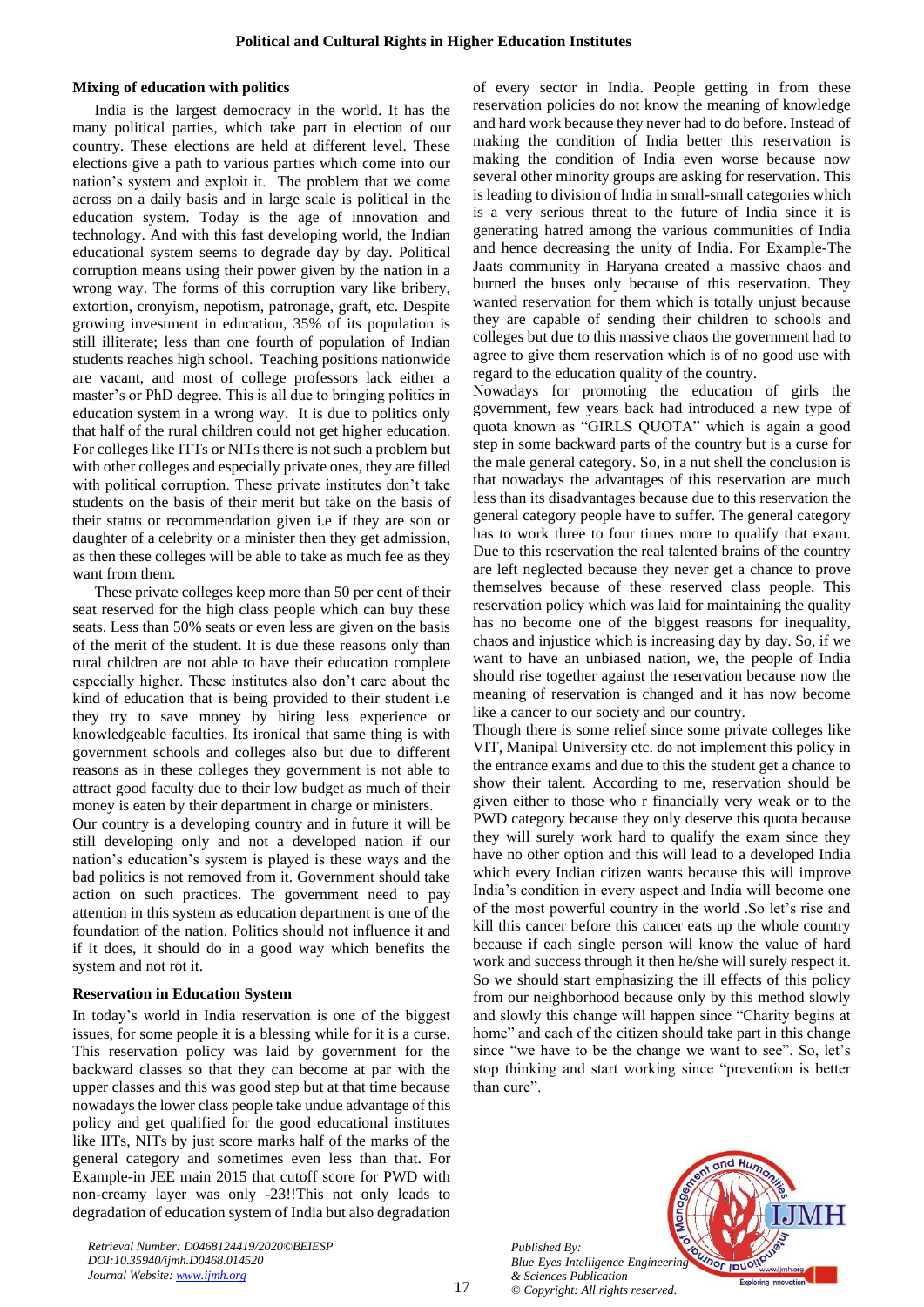# **Recent incidents related to politics in educational institutes-**

On 9 February 2016, in Jawaharlal Nehru university in Delhi, some students protested against the hanging or judicial killing of Afzal Guru (a criminal found guilty for the attacks on parliament in 2001).A lot of Kashmiri students and people from inside and outside the campus were to attend the event the meeting. The DSU (Democratic students union) is an ultra-leftist group in jnu that believe in idea of Maoism. This is a small group of some well-read students .they are not indulged in any kind of violent activity at all.so let alone the ABVP (Akhil bharatiya vidhyarthi parishad)two minutes before meeting reached the students and started threatening and intimidating them and organizers.

So many of the Kashmiris started shouting slogans such as "Kashmir hamara hai, saara hamara hai, hamara hi rahega". organizers joined them with the slogan "Humme kya chahiya, azzaadi!" a group of students believed that the Afzal guru was framed in those attacks and hence they started shouting 'Har ghar se Afzal niklega!' and these students were not carrying any arms just they had ideas which were intended to be anti-nationalist .some of the slogans shouted were "Baharat Ki barbadi tak jung rahegi ". The president of jnu was arrested the same day, even though he did not shout these slogans. Some of them were protesting against the death of rohith vemula who committed suicide due to withdrawn of0 his fellowship. Many of them were working on his case and termed it Dalit death. It turned out it wasn't a Dalit death because he was not a Dalit but an OBC. Why did this happen? To know the answer to this question we have to understand the environment in which this happened, actually jnu is university in which students are given enough political rights and freedom, unlike private universities like VIT, in jnu students are allowed to form political groups and they are free to organize political rallies and meetings. Even against the government and university authorities. As so these students are given so many rights these groups sometimes become rivals and just to make the other party look bad they do some kind of activities which leads to controversy. Although the university has provided them right to speech freely it does not mean that they can speak against the government. First of all assembling to celebrate the hanging anniversary of a terrorist stupid thing and if this is not seditious then what is?

The Indian law regarding sedition clearly states that only if a speech incites people to be violent, or take any such action that can be seen as a contravention of laws, it should be considered as punishable. The Constitution draws a clear difference between the advocacy and the incitement. This means that even if any person or any group of individuals' speaks against the state or that state can be violently overthrown it does not count in sedition and the speaking person or group can't be put behind bars. If someone promotes a rivalry between communities or groups on the basis of factors such as religion and race then that act can be considered punishable.

Now how students were affected matters, but on the other hand political leaders are using this incident as an opportunity for pressing the existing government, as it was the PM who was shouting the slogans any anti nationalist slogan shouted inside the boundaries of this country should be unquestionably unacceptable and punishable. But what about the responsibility of these political leaders .So these were some students of a university with some issues in their minds

*Retrieval Number: D0468124419/2020©BEIESP DOI:10.35940/ijmh.D0468.014520 Journal Website[: www.ijmh.org](http://www.ijmh.org/)*

and some ideas which may not be much clear but what is the expected action of the government in such case?. Clearly arresting them is not good option but some good leaders should come forward and conduct debates with students and clear all their minds and resolve their issues and they should be counseled.

## **Impact of Politics on higher education institutes:**

"No goal is more important or attainable than ensuring access to higher education by removing political barriers". Today politics is creating its impact in every field. It is showing its major impact on students who are having their higher education. The politics put some good impact and bad impact too. The higher educational intuitions are majorly effected by local politics for local bandhs and local political affairs. Due to this the young students bunk the collages and participate in those political affairs which is not very useful to them and even they lose their exams and portions will not be covered too. And some political parties change the syllabus and subjects which bring good fame to their and the other impact were miss guiding and trapping them for their personal offences. And in between to defence them from the opposition party the elected parties will announce some scholarship schemes which is very much useful. And even some political parties will bring some major programs to make the students to participate in some technical and social events which develop the country.

Now a day's some higher educational institutions are started by political leaders. They even use the students to get the majorities and some innovative things like creating some surveys in the public and knowing them and solving their problem which benefit's pubic, political leader and even students. Even due to the impact of politics at present in CBSE schools Sanskrit language made as mandatory as a third language. Earlier German language was considered as third language. This is all because when Modi came into rule he changed to encourage the Indian culture. And also he made yoga as one of subject mandatory to teach as a part of educational system. These all things are due to the power of politics in educational institutes.

And in some institutes if the head of institute was a member of politics then they provide voters cards to the students to vote for them and they use the students for their political purposes and use the students to participate in bandhs and rallies according to their convenient parties. As there were good impacts and bad impacts hope students should select the best ways .and hope the politics and higher education institution together bring India forward in all aspects.

#### **III. DISCUSSION OF THE RESULT**

The difference in the amount of people who depend on their culture to define how they identify as a person and those who don't is extremely small, with a difference of 3. Due to the cultural dependency of various people, 17.6% people face conflict due to clashing of ideas, 20.4% people do not feel comfortable due to the rituals conducted in different cultures, 38.9% people complained about the Ineffective implementation of an ideas that is needed but not supported by the majority,

*Published By: Blue Eyes Intelligence Engineering & Sciences Publication © Copyright: All rights reserved.*